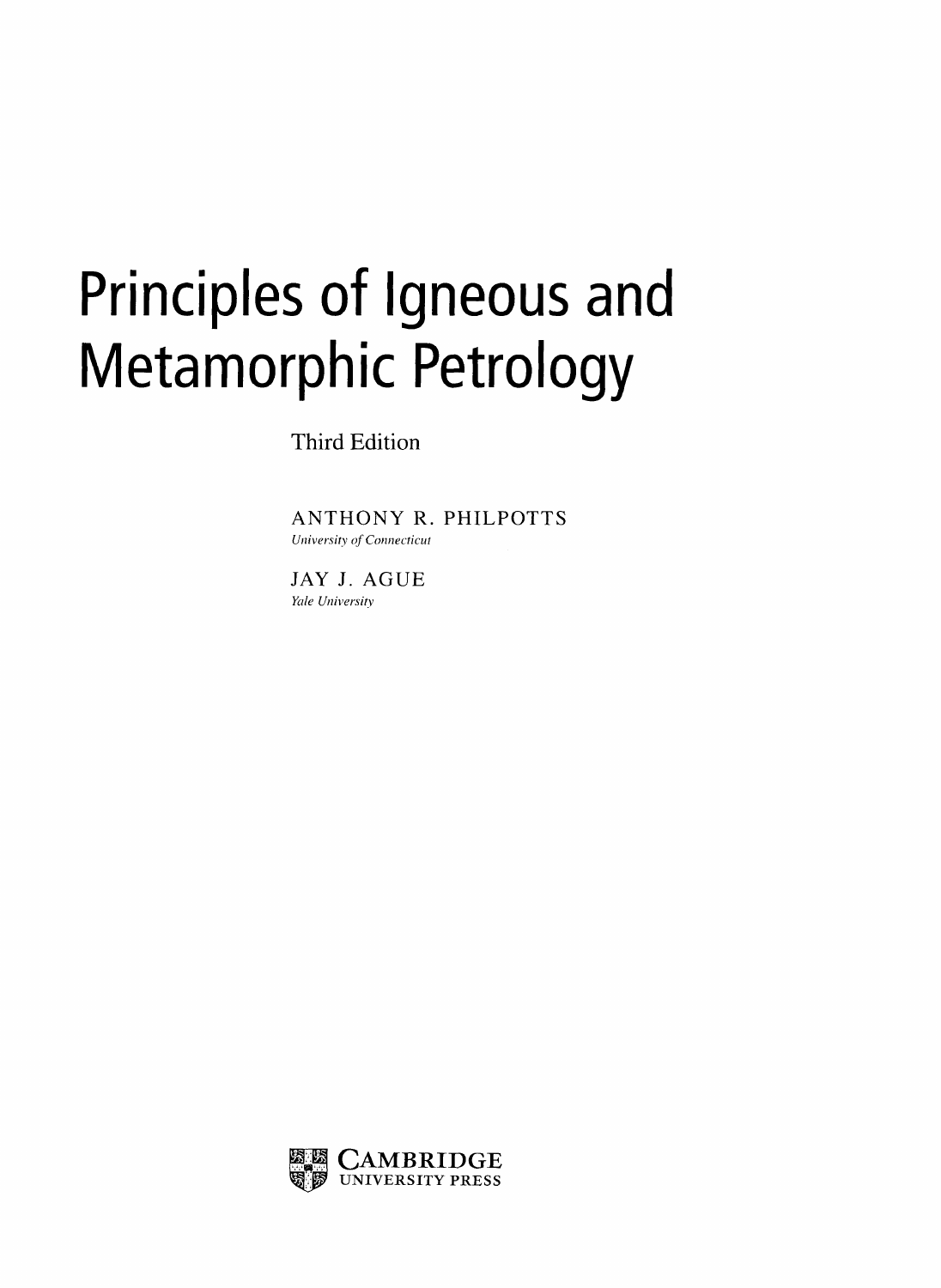## **Contents**

| Preface |                                                                       | <i>page</i> xix |
|---------|-----------------------------------------------------------------------|-----------------|
|         | Acknowledgments                                                       | xxii            |
|         | List of units                                                         | xxiii           |
|         | <b>Mineral Abbreviations</b>                                          | XXV             |
| 1       | Introduction to Igneous and Metamorphic Petrology                     | $\mathbf{1}$    |
| 1.1     | Petrology, the Study of Rocks                                         | $\mathbf{1}$    |
| 1.2     | The First Rocks and Earth's Early History                             | $\sqrt{3}$      |
| 1.3     | Major Structural Units of the Earth                                   | 5               |
| 1.4     | How Rocks Are Formed                                                  | $8\,$           |
|         | Heat Transfer Through the Earth<br>1.4.1                              | 9               |
|         | What Causes Melting in the Mantle?<br>1.4.2                           | 10              |
|         | The Melting Process in Rocks<br>1.4.3                                 | 10              |
|         | What Determines the Composition and Physical Properties of<br>1.4.4   |                 |
|         | Magma?                                                                | 11              |
|         | 1.4.5<br>Metamorphic Change                                           | 13              |
|         | 1.4.6<br>Metamorphism and the Cycling of Volatiles Through the        |                 |
|         | Lithosphere                                                           | 13              |
|         | 1.4.7<br>Range of Metamorphic Conditions                              | 15              |
| 1.5     | <b>Upper Mantle</b>                                                   | 16              |
|         | 1.5.1<br>Composition of the Upper Mantle                              | 17              |
|         | 1.5.2<br>Mantle Convection, Lithospheric Plate Motion, and the Origin |                 |
|         | of Rocks                                                              | 18              |
|         | <b>Review Questions</b>                                               | 18              |
|         | <b>Online Resources</b>                                               | 19              |
| 2       | Pressures and Temperatures in the Earth                               | 20              |
| 2.1     | Pressure Distribution within the Earth                                | 20              |
|         | 2.1.1<br><b>Lithostatic Pressure</b>                                  | 21              |
|         | 2.1.2<br>Isostasy                                                     | 23              |
| 2.2     | Temperatures in the Earth                                             | 24              |
|         | 2.2.1<br>Temperatures in the Core and Lower Mantle                    | 24              |
|         | 2.2.2<br>Temperature Gradients in Bore Holes and the Heat Flux from   |                 |
|         | the Earth                                                             | 25              |
|         | 2.2.3<br>Global Heat Flow and Cooling of the Oceanic Crust            | 25              |
|         | 2.2.4<br>Heat Flux on Continents                                      | 27              |
| 2.3     | Heat Sources in the Earth                                             | 28              |
| 2.4     | Temperatures in the Lithosphere: The Steady-State Geotherm            | 29              |
| 2.5     | Geothermal Power                                                      | 31              |
|         | <b>Review Questions</b>                                               | 33              |
|         | Quantitative Review Questions                                         | 34              |
|         | <b>Online Resources</b>                                               | 34              |
| 3       | <b>Physical Properties of Magma</b>                                   | 35              |
| 3.1     | Introduction                                                          | 35              |
| 3.2     | <b>Magmatic Temperatures</b>                                          | 35              |
|         |                                                                       |                 |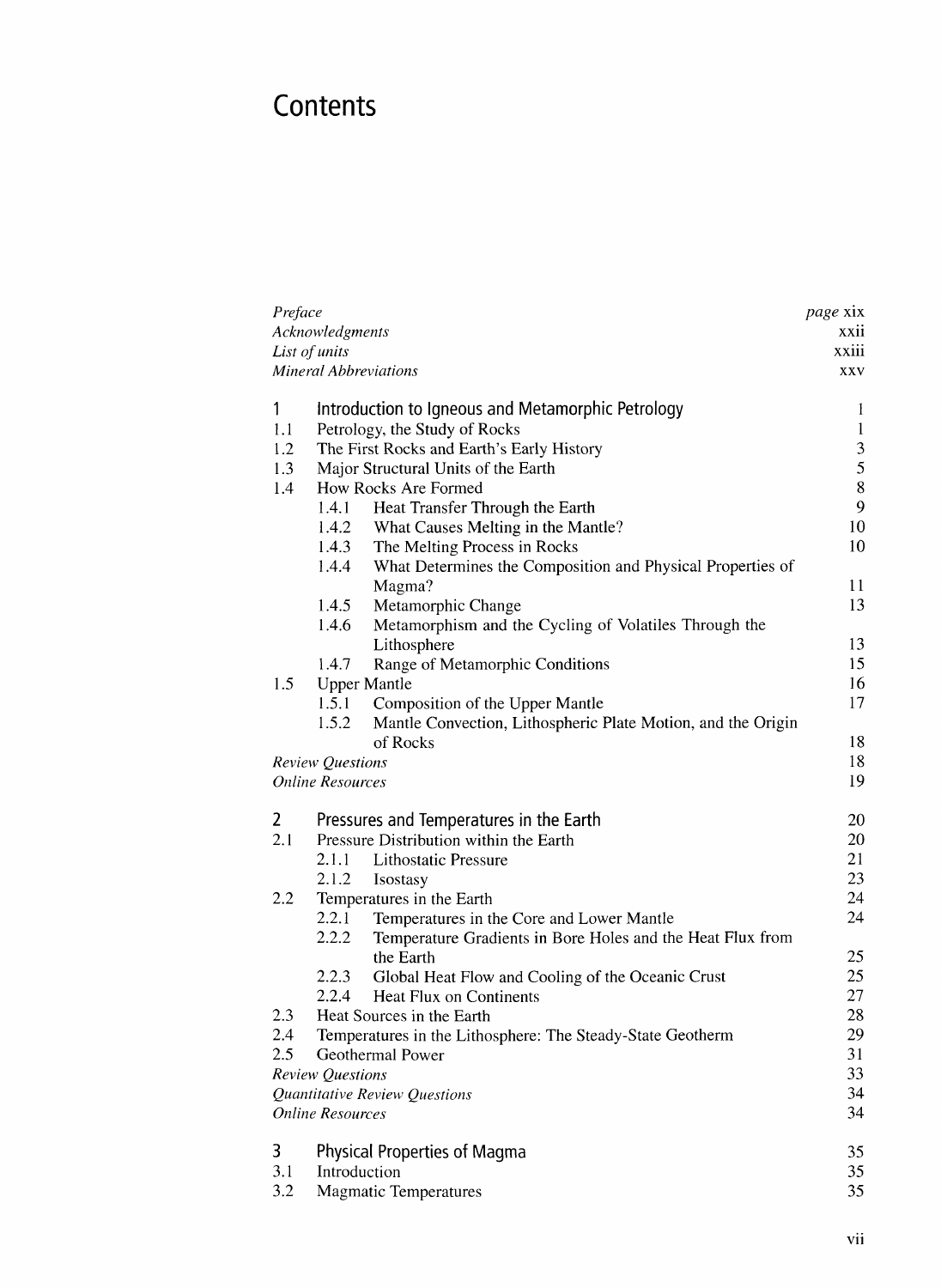| 3.3  |                                         | <b>Magma Densities</b>                                      | 37       |
|------|-----------------------------------------|-------------------------------------------------------------|----------|
| 3.4  |                                         | <b>Magma Viscosities</b>                                    | 39       |
|      | 3.4.1                                   | Measurement of Viscosity                                    | 40       |
|      | 3.4.2                                   | Effect of Magma Composition on Viscosity                    | 41       |
|      | 3.4.3                                   | Temperature and Pressure Effect on Viscosity                | 42       |
|      | 3.4.4                                   | Viscosity and the Flow Velocity of Lava                     | 42       |
|      | <b>Review Questions</b>                 |                                                             | 44       |
|      |                                         | Quantitative Review Questions                               | 44       |
|      | <b>Online Resources</b>                 |                                                             | 45       |
| 4    |                                         | Intrusion of Magma                                          | 47       |
| 4.1  | Introduction                            |                                                             | 47       |
| 4.2  |                                         | <b>Buoyant Rise of Magma</b>                                | 48       |
| 4.3  |                                         | Volume Expansion on Melting                                 | 51       |
| 4.4  |                                         | Magma Pressure Generated by Vesiculation                    | 52       |
| 4.5  |                                         | Tectonic Pressure on Magma                                  | 54       |
| 4.6  |                                         | Flow Through a Porous Medium                                | 55       |
| 4.7  |                                         | Flow Through Channels                                       | 57       |
| 4.8  |                                         | Intrusion Rates of Magma in Laminar Flow                    | 59       |
|      | 4.8.1                                   | Laminar Flow of Newtonian Magma in a Pipe-Like Conduit      | 61       |
|      | 4.8.2                                   | Laminar Flow of Newtonian Magma in a Sheet-Like Intrusion   | 63       |
|      | 4.8.3                                   | Laminar Flow of a Bingham Magma                             | 64       |
|      | 4.8.4                                   | Laminar Flow of Pseudoplastic Magma                         | 65       |
|      | 4.8.5                                   | Force Required to Fracture Rock and Inject Magma in Laminar |          |
|      |                                         | Flow                                                        | 65       |
|      | 4.8.6                                   | Magma Flux and Other Fluxes Commonly Encountered in         |          |
|      |                                         | Petrology                                                   | 66       |
| 4.9  |                                         | Intrusion Rates of Turbulent Magma                          | 66       |
| 4.10 |                                         | Diapiric Intrusion of Magma                                 | 67       |
| 4.11 |                                         | Evidence of Magmatic Flow in Igneous Rocks                  | 70       |
|      | <b>Review Questions</b>                 |                                                             | 71       |
|      | <b>Online Resources</b>                 | Quantitative Review Questions                               | 72<br>74 |
|      |                                         |                                                             |          |
| 5    | Forms of Igneous Bodies<br>Introduction |                                                             | 75       |
| 5.1  |                                         |                                                             | 75       |
| 5.2  |                                         | <b>Extrusive Bodies</b>                                     | 76       |
|      | 5.2.1                                   | <b>Fissure Eruptions</b>                                    | 76       |
|      | 5.2.2                                   | Shield Volcanoes                                            | 84       |
|      | 5.2.3                                   | Composite or Strato-Volcanoes                               | 92       |
|      | 5.2.4                                   | Volcanic Domes                                              | 95       |
|      | 5.2.5                                   | Maar                                                        | 96       |
|      | 5.2.6                                   | Pyroclastic Deposits                                        | 98       |
|      | 5.2.7                                   | Large Calderas and Supervolcanoes                           | 102      |
|      | 5.2.8                                   | Volcanic Hazards and Volcano Monitoring                     | 105      |
| 5.3  |                                         | <b>Intrusive Bodies</b>                                     | 108      |
|      | 5.3.1                                   | Volcanic Necks (Pipes)<br>Dikes and Sills                   | 110      |
|      | 5.3.2                                   |                                                             | 111      |
|      | 5.3.3                                   | Ring Dikes, Cone Sheets, and Caldron Subsidence             | 116      |
|      | 5.3.4                                   | Diatreme Breccia Pipes                                      | 119      |
|      | 5.3.5                                   | Laccoliths                                                  | 122      |
|      | 5.3.6                                   | Lopoliths and Layered Intrusions                            | 124      |
|      | 5.3.7                                   | <b>Stocks</b><br><b>Batholiths</b>                          | 128      |
|      | 5.3.8                                   |                                                             | 131      |
|      | Review Questions                        |                                                             | 137      |
|      |                                         | Quantitative Review Questions                               | 138      |
|      | <b>Online Resources</b>                 |                                                             | 140      |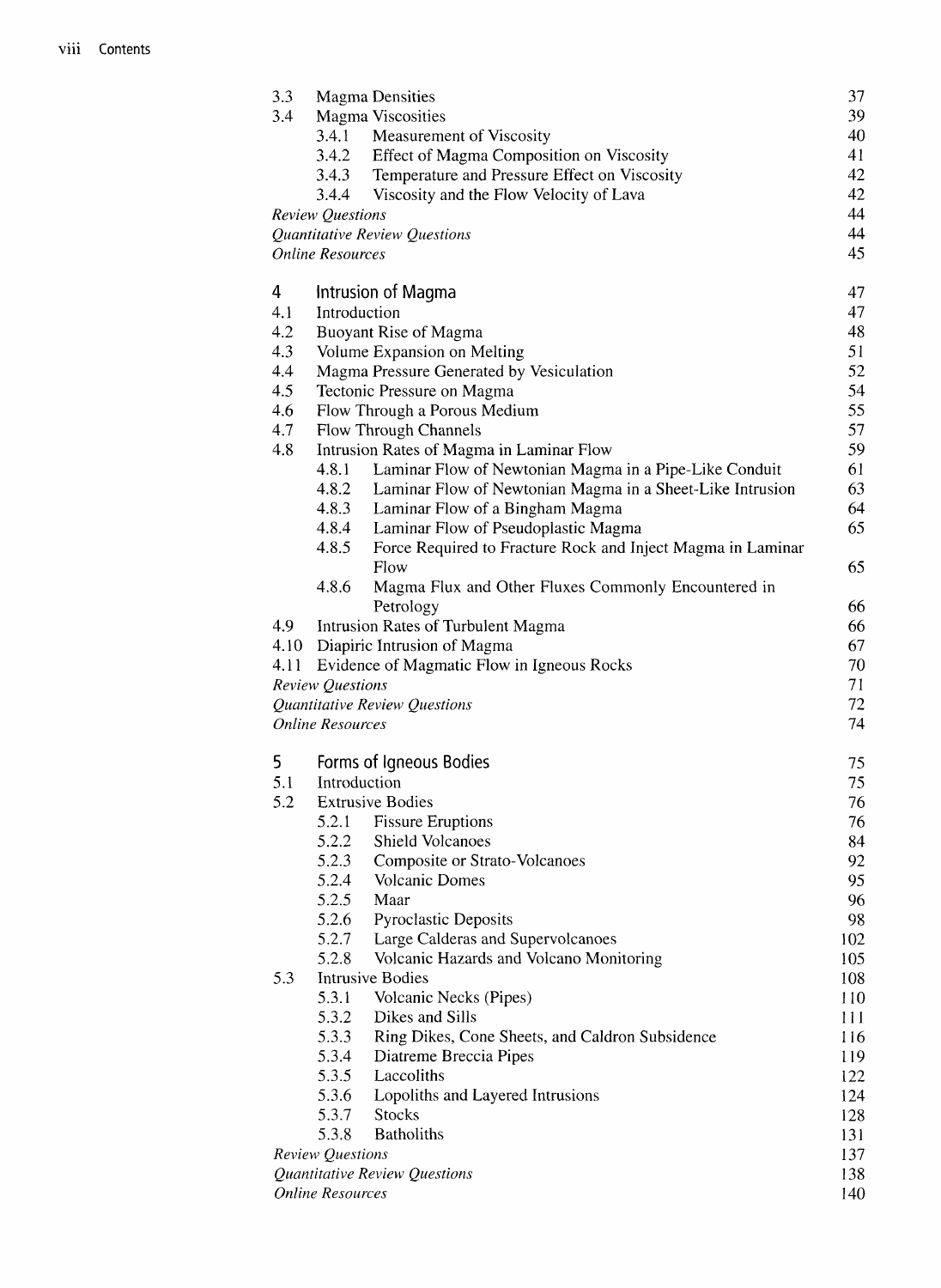| 6    | <b>Heat Transfer and Other Diffusion Processes</b><br>141<br>141 |            |  |
|------|------------------------------------------------------------------|------------|--|
| 6.1  | Introduction                                                     |            |  |
| 6.2  | General Theory of Heat Conduction                                | 142        |  |
| 6.3  | Heat Conduction Across a Planar Boundary                         | 144        |  |
|      | 6.3.1<br>Heat Transfer Across a Planar Boundary                  | 144        |  |
|      | 6.3.2<br>Cooling of Magma Between Two Parallel Planar Boundaries |            |  |
|      | (Dike)                                                           | 146        |  |
|      | 6.3.3<br>Cooling Across a Boundary Held at Constant Temperature  | 146        |  |
| 6.4  | <b>Numerical Analysis</b><br>Shaw-Hamilton-Peck Numerical Method | 147        |  |
|      | 6.4.1<br>6.4.2<br>Crank–Nicolson Numerical Method                | 147<br>149 |  |
| 6.5  | Cooling by Radiation                                             | 151        |  |
| 6.6  | Cooling and Intrusion of Magma                                   | 152        |  |
| 6.7  | Diffusion                                                        | 153        |  |
|      | 6.7.1<br>Fick's First and Second Laws of Diffusion               | 155        |  |
|      | 6.7.2<br><b>Examples of Diffusion</b>                            | 157        |  |
|      | 6.7.3<br><b>Diffusion Chronometry</b>                            | 158        |  |
|      | Review Questions                                                 | 159        |  |
|      | Quantitative Review Questions                                    | 159        |  |
|      |                                                                  |            |  |
| 7    | <b>Classification of Igneous Rocks</b>                           | 162        |  |
| 7.1  | Introduction                                                     | 162        |  |
| 7.2  | Chemical Constitution of the Earth                               | 162        |  |
|      | 7.2.1<br>Meteorites                                              | 163        |  |
|      | 7.2.2<br>Chemical Makeup of Magmas and Rocks                     | 165<br>165 |  |
| 7.3  | How Igneous Rocks Are Classified                                 | 166        |  |
|      | 7.3.1<br>Mode and Norm<br>7.3.2<br><b>CIPW Norm Calculation</b>  | 167        |  |
|      | 7.3.3 MELTS Program and Normative Minerals                       | 169        |  |
|      | 7.3.4 General Descriptive Terms                                  | 170        |  |
| 7.4  | <b>IUGS</b> Classification of Igneous Rocks                      | 170        |  |
|      | 7.4.1<br>IUGS Classification of Plutonic Igneous Rocks           | 171        |  |
|      | 7.4.2<br>IUGS Classification of Volcanic and Hypabyssal Rocks    | 176        |  |
|      | A Suggested Quantification of the IUGS Classification<br>7.4.3   | 177        |  |
| 7.5  | The Irvine-Baragar Classification of Volcanic Rocks              | 178        |  |
| 7.6  | <b>Chemical Discriminants of Rock Types</b>                      | 180        |  |
|      | Review Questions                                                 | 182        |  |
|      | Quantitative Review Questions                                    | 182        |  |
|      | <b>Online Resources</b>                                          | 183        |  |
| 8    | Introduction to Thermodynamics                                   | 184        |  |
| 8.1  | Basic Thermodynamic Concepts and Definitions                     | 184        |  |
| 8.2  | Work, Reversibility, and Irreversibility                         | 185        |  |
| 8.3  | First Law of Thermodynamics                                      | 187        |  |
| 8.4  | <b>Standard Heats of Formation</b>                               | 188        |  |
| 8.5  | Second Law of Thermodynamics                                     | 191        |  |
| 8.6  | Entropy                                                          | 193        |  |
| 8.7  | Total Changes in Entropy                                         | 193        |  |
| 8.8  | Third Law of Thermodynamics and the Measurement of Entropy       | 194        |  |
| 8.9  | Gibbs Equation: Thermodynamic Potentials                         | 194        |  |
| 8.10 | Free Energy of Formation at any Temperature and Pressure         | 196        |  |
|      | Review Questions                                                 | 198        |  |
|      | Quantitative Review Questions                                    | 198        |  |
| 9    | Free Energy and Phase Equilibria                                 | 200        |  |
| 9.1  | Introduction and Definitions                                     | 200        |  |
| 9.2  | Free-Energy Surface in $G-T-P$ Space                             | 201        |  |
|      |                                                                  |            |  |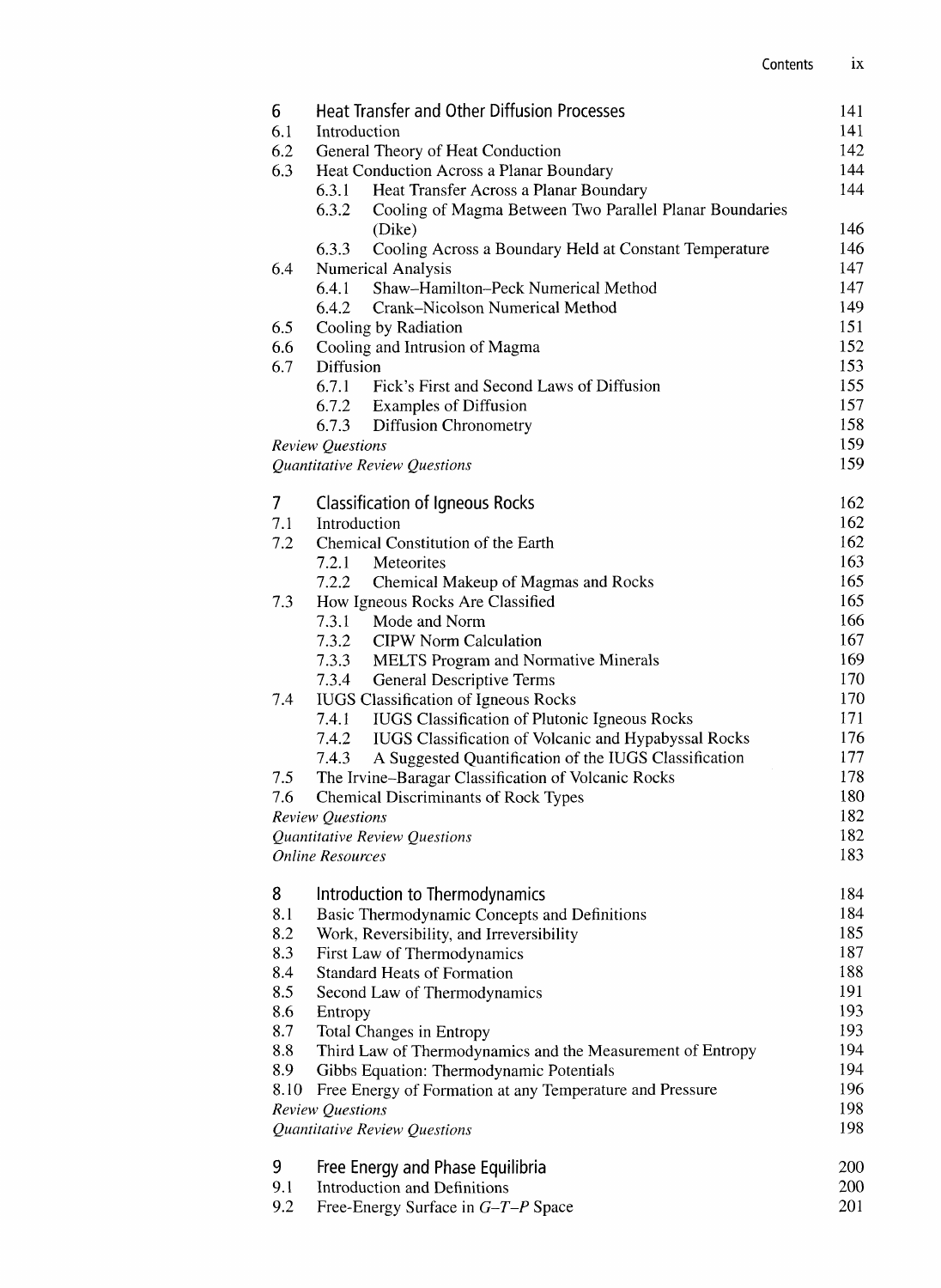| 9.3<br>9.4      | Clapeyron Equation<br>Plotting Univariant Lines in $P-T$ Diagrams                                                         | 202<br>203 |
|-----------------|---------------------------------------------------------------------------------------------------------------------------|------------|
| 9.5<br>9.6      | Schreinemakers Rules for Intersecting Surfaces in G-T-P Space<br>Schreinemakers Rules Applied to Multicomponent Systems   | 204<br>207 |
| 9.7             | Degenerate Systems                                                                                                        | 212        |
| 9.8             | Summary and Conclusions                                                                                                   | 214        |
|                 | <b>Review Questions</b>                                                                                                   | 214        |
|                 | Quantitative Review Questions                                                                                             | 214        |
|                 | <b>Online Resources</b>                                                                                                   | 216        |
| 10 <sup>°</sup> | Thermodynamics of Solutions                                                                                               | 217        |
| 10.1<br>10.2    | Composition and Energy<br>Conservative and Nonconservative Components of a Solution                                       | 217<br>218 |
| 10.3            | Gibbs Free Energy of Solutions                                                                                            | 218        |
| 10.4            | Gibbs Free Energy of Ideal Solutions                                                                                      | 219        |
| 10.5            | Gibbs Free Energy of Nonideal Solutions                                                                                   | 222        |
| 10.6            | Nonideal Solution: the Regular Solution Model                                                                             | 223        |
|                 | 10.7 Unmixing of Nonideal Solutions: Exsolution                                                                           | 225        |
| 10.8            | Equilibrium Constant of a Reaction                                                                                        | 228        |
|                 | 10.9 Geothermometers and Geobarometers                                                                                    | 229        |
|                 | 10.10 Equilibrium Constant Example: Trace Element Thermometry                                                             | 229        |
|                 | <b>Review Questions</b>                                                                                                   | 232        |
|                 | Quantitative Review Questions                                                                                             | 232        |
| 11              | Phase Equilibria in Igneous Systems                                                                                       | 234        |
| 11.1            | Introduction                                                                                                              | 234        |
| 11.2            | <b>Phase Diagrams</b>                                                                                                     | 234        |
|                 | Graphical Representation of Two Components and the Lever<br>11.2.1<br>Rule                                                | 235        |
|                 | 11.2.2 Graphical Representation of Three Components                                                                       | 235        |
| 11.3            | Two-Component Systems                                                                                                     | 236        |
|                 | 11.3.1<br>Simple Two-Component Systems with No Solid Solution                                                             | 236        |
|                 | 11.3.2 The Eutectic                                                                                                       | 239        |
|                 | 11.3.3 Binary System with Congruently Melting Binary Compound                                                             | 241        |
|                 | 11.3.4 Binary System with Incongruently Melting Binary Compound                                                           | 242        |
|                 | 11.3.5<br>Binary System with Liquid Immiscibility                                                                         | 245        |
|                 | 11.3.6<br>Complex Binary System with No Solid Solution                                                                    | 247        |
|                 | 11.3.7<br>Binary Systems with Complete Solid Solution                                                                     | 248        |
|                 | Polymorphism in Binary Solid Solutions<br>11.3.8                                                                          | 250        |
|                 | 11.3.9 Binary Systems Exhibiting Partial Solid Solution<br>11.3.10 Binary Systems with Liquidus Passing Through a Minimum | 251<br>252 |
| 11.4            | Three-Component Systems                                                                                                   | 255        |
|                 | Simple Ternary Systems with Congruently Melting Phases and<br>11.4.1                                                      |            |
|                 | No Solid Solution                                                                                                         | 258        |
|                 | Ternary Systems with Congruently Melting Binary Phases<br>11.4.2                                                          | 260        |
|                 | 11.4.3<br>Ternary Systems with an Incongruent Melting Binary Phase                                                        | 260        |
|                 | 11.4.4<br>Ternary Systems with Liquid Immiscibility<br>Ternary Systems with One Binary Solid Solution without a           | 263        |
|                 | 11.4.5<br>Minimum                                                                                                         | 265        |
|                 | Ternary Systems where One Binary Solid Solution has a<br>11.4.6                                                           |            |
|                 | Minimum                                                                                                                   | 267        |
|                 | Ternary Systems with More than One Solid Solution Series<br>11.4.7                                                        | 268        |
|                 | Ternary Systems with Binary and Ternary Compounds<br>11.4.8                                                               | 273        |
| 11.5            | Four-Component Systems                                                                                                    | 274        |
| 11.6            | <b>Adiabatic Phase Relations</b>                                                                                          | 276        |
| 11.7            | <b>Computer-Generated Phase Relations</b>                                                                                 | 280        |
|                 | Review Questions                                                                                                          | 280        |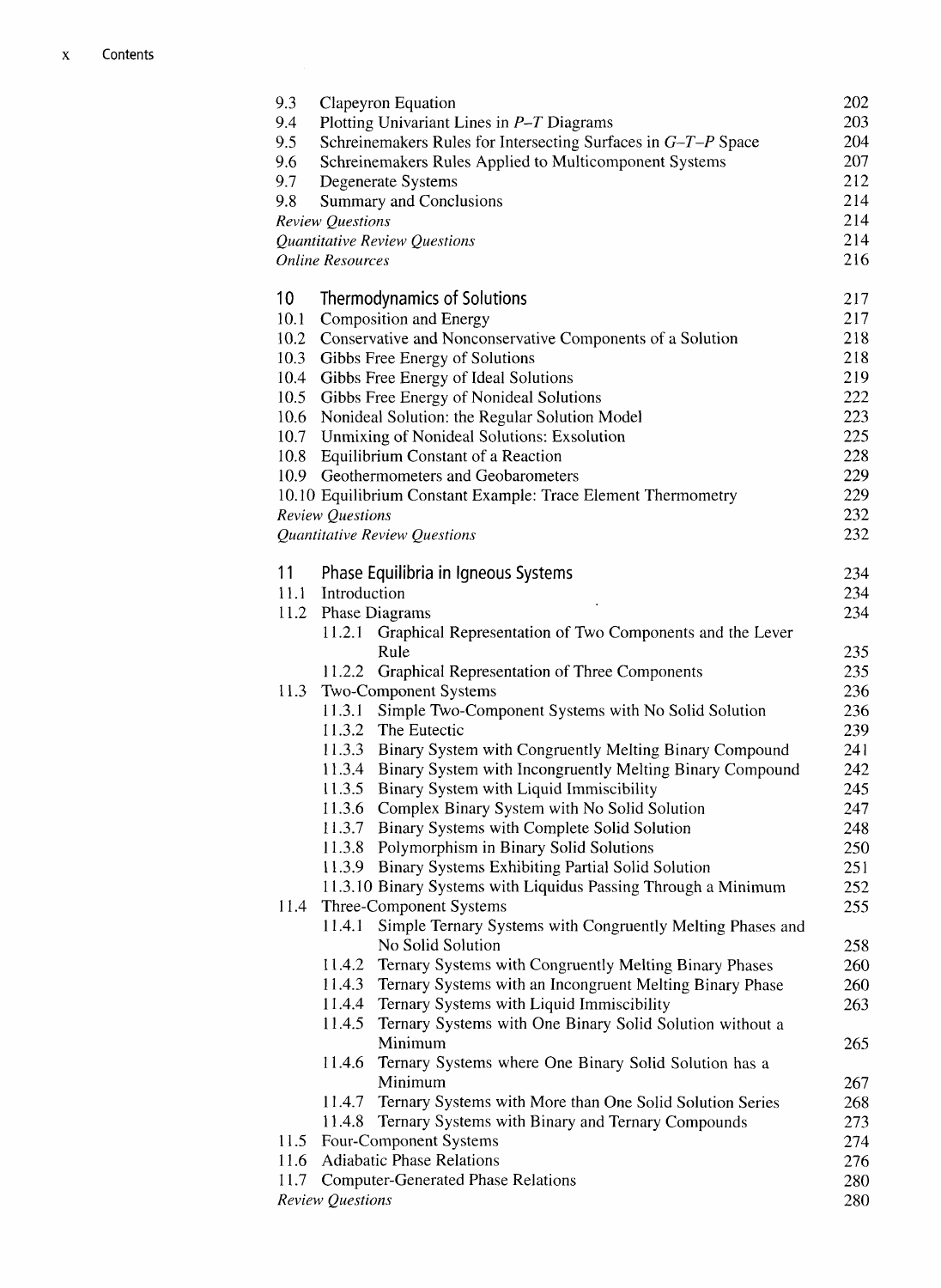|                   | <b>Online Resources</b> | Quantitative Review Questions                                                        | 282<br>283 |
|-------------------|-------------------------|--------------------------------------------------------------------------------------|------------|
| $12 \overline{ }$ |                         | <b>Effects of Volatiles on Melt Equilibria</b>                                       |            |
| 12.1              | Introduction            |                                                                                      | 284<br>284 |
| 12.2              |                         | <b>Volcanic Gases</b>                                                                | 285        |
|                   |                         | 12.2.1 Composition of Volcanic Gases                                                 | 285        |
|                   |                         | 12.2.2 Equilibria Between Volatile Components in Volcanic Gases                      | 285        |
|                   |                         | 12.2.3 Effect of Volcanic Gases on Climate                                           | 286        |
| 12.3              |                         | Solubility of H <sub>2</sub> O in Silicate Melts                                     | 287        |
| 12.4              |                         | Solubility of CO <sub>2</sub> in Silicate Melts                                      | 289        |
| 12.5              |                         | Solubility of Sulfur in Silicate Melts                                               | 289        |
| 12.6              |                         | Effect of $H_2O$ on Melting in Silicate Systems                                      | 292        |
| 12.7              |                         | Fractional Crystallization of Hydrous Magma                                          | 297        |
|                   |                         | 12.8 Effect of CO <sub>2</sub> on Melting in Silicate Systems                        | 302        |
|                   |                         | 12.9 Role of Oxygen Fugacity in Phase Equilibria                                     | 304        |
|                   | <b>Review Questions</b> |                                                                                      | 308        |
|                   |                         | Quantitative Review Questions                                                        | 308        |
|                   | <b>Online Resources</b> |                                                                                      | 310        |
| 13                |                         | <b>Crystal Growth</b>                                                                | 311        |
| 13.1              | Introduction            |                                                                                      | 311        |
| 13.2              | Nucleation              |                                                                                      | 312        |
| 13.3              |                         | <b>Crystal Growth Rates</b>                                                          | 314        |
|                   |                         | 13.3.1 Diffusion-Controlled Growth                                                   | 315        |
|                   |                         | 13.3.2 Phase-Boundary-Reaction-Controlled Growth                                     | 315        |
|                   |                         | 13.3.3 Surface-Nucleation-Controlled Growth                                          | 315        |
|                   |                         | 13.3.4 Screw-Dislocation-Controlled Growth                                           | 316        |
|                   | 13.3.5                  | Dissipation-of-Heat-of-Crystallization-and-Impurities-                               |            |
|                   |                         | Controlled Growth<br>13.3.6 Reactant-Dissolution-Controlled Growth                   | 316        |
|                   |                         | 13.3.7 Effect of Composition and Temperature on Crystal Growth                       | 317        |
|                   |                         | Rates                                                                                | 317        |
| 13.4              |                         | Crystal Morphology Determined by Rate-Determining Growth                             |            |
|                   | Mechanisms              |                                                                                      | 318        |
|                   | 13.4.1                  | Experimental Investigation of the Link Between Crystal                               |            |
|                   |                         | Morphology and Growth Mechanisms in Silicate Melts                                   | 318        |
|                   | 13.4.2                  | Morphology of Crystals in Diabase Dikes                                              | 318        |
|                   | 13.4.3                  | Crystal Growth Mechanisms and Sector Zoning                                          | 320        |
|                   | 13.4.5                  | 13.4.4 Growth of Zoned Garnet Crystals                                               | 322        |
|                   |                         | Growth Mechanism of Garnet Crystals Based On Zoning and<br>Crystal Size Distribution | 324        |
| 13.5              |                         | Crystal Size Distribution                                                            | 325        |
|                   | 13.5.1                  | CSDs in Igneous Rocks                                                                | 328        |
|                   | 13.5.2                  | CSDs in Metamorphic Rocks                                                            | 329        |
|                   | 13.5.3                  | Measurement of CSDs                                                                  | 330        |
| 13.6              |                         | Equilibrium Shape of Crystals and Surface Free Energy                                | 331        |
|                   | 13.6.1                  | Minimizing Surface Free Energy by Adjusting Crystal                                  |            |
|                   |                         | Morphology: Wulff's Theorem                                                          | 331        |
|                   | 13.6.2                  | The Crystalloblastic Series                                                          | 332        |
|                   | 13.6.3                  | Lowering of Surface Free Energy Through Preferred Crystal                            |            |
|                   | 13.6.4                  | Orientations<br>Interfacial Angles and Minimization of Surface Free Energy           | 332<br>332 |
|                   | 13.6.5                  | Minimizing Surface Free Energy Through Grain Coarsening                              |            |
|                   |                         | and Solution and Redeposition                                                        | 334        |
|                   | 13.6.6                  | Growth of Metamorphic Minerals Far from Equilibrium                                  | 334        |
|                   |                         |                                                                                      |            |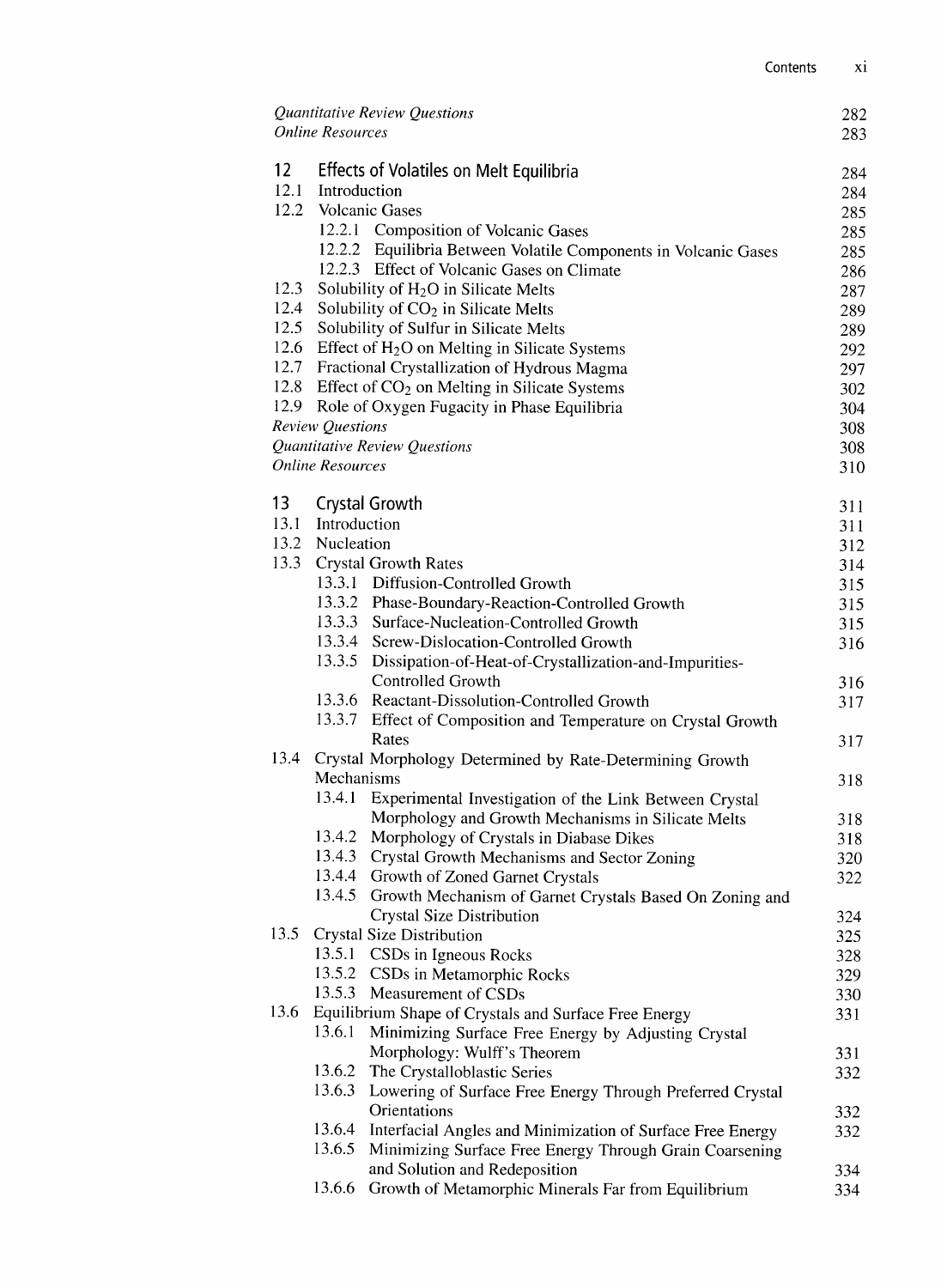| 13.7       |                         | Surface Free Energy and Wetting of Crystals by Magma                                                              | 336        |
|------------|-------------------------|-------------------------------------------------------------------------------------------------------------------|------------|
|            |                         | 13.7.1 Wetting of Crystals by Immiscible Liquids                                                                  | 336        |
|            |                         | 13.7.2 Wetting of Sulfide Liquids and Magnetite Grains by Vapor                                                   |            |
|            |                         | <b>Bubbles</b>                                                                                                    | 338        |
|            |                         | 13.7.3 Dihedral Angles between Crystals in Igneous Rocks                                                          | 338        |
|            | 13.7.4                  | Dihedral Angles and the Compaction of Crystal Mush in                                                             |            |
|            |                         | Magma Chambers                                                                                                    | 339        |
|            | 13.7.5                  | Measurements of Dihedral Angles in the Source Region of                                                           |            |
|            |                         | Magmas                                                                                                            | 339        |
|            | 13.7.6                  | Role of Surface Tension Between Silicates and Molten Iron in                                                      |            |
|            |                         | Core Formation                                                                                                    | 340        |
|            | <b>Review Questions</b> |                                                                                                                   | 340        |
|            |                         | Quantitative Review Questions                                                                                     | 341        |
|            | <b>Online Resources</b> |                                                                                                                   | 342        |
| 14         |                         | Isotope Geochemistry Related to Petrology                                                                         | 343        |
| 14.1       | Introduction            |                                                                                                                   | 343        |
|            |                         | 14.2 Radioactive Decay Schemes                                                                                    | 344        |
| 14.3       |                         | Rate of Radioactive Decay                                                                                         | 345        |
|            |                         | 14.3.1 Radiocarbon Method                                                                                         | 347        |
|            |                         | 14.3.2 Rubidium-Strontium Method                                                                                  | 347        |
|            |                         | 14.3.3 Uranium-Lead Method                                                                                        | 348        |
|            |                         | 14.3.4 Potassium-Argon Method                                                                                     | 349        |
|            |                         | 14.3.5 Samarium-Neodymium Method                                                                                  | 350        |
|            |                         | 14.3.6 Lutetium-Hafnium Method                                                                                    | 351        |
|            |                         | 14.3.7 Rhenium-Osmium Method                                                                                      | 351        |
|            |                         | 14.3.8 Hafnium-Tungsten Method                                                                                    | 351        |
|            |                         | 14.3.9 Dating by Electron Microprobe Analyses of Monazite                                                         | 352        |
|            |                         | 14.3.10 Fission Track Method                                                                                      | 352        |
|            |                         | 14.3.11 Uranium and Thorium Decay Series                                                                          | 353        |
| 14.4       |                         | Evolution of Isotopic Reservoirs in the Earth                                                                     | 354        |
|            | 14.4.1                  | Age of the Earth and Timing of Core Formation                                                                     | 354        |
|            | 14.4.2                  | Oldest Rocks and Evidence Preserved in Zircon                                                                     | 355        |
|            | 14.4.3                  | Mantle Differentiation and the Evolution of <sup>143</sup> Nd/ <sup>144</sup> Nd                                  | 356        |
|            | 14.4.4                  | Mantle Differentiation and the Evolution of $87\text{Sr}/86\text{Sr}$                                             | 357        |
|            | 14.4.5                  | Isotopic Reservoirs and the Source of Magmas                                                                      | 357        |
|            | 14.4.6                  | Isotopic Evidence for Assimilation of Crustal Rocks by                                                            |            |
|            |                         | Mantle-Derived Magmas                                                                                             | 358        |
|            | 14.4.7                  | Combined <sup>143</sup> Nd/ <sup>144</sup> Nd and <sup>87</sup> Sr/ <sup>86</sup> Sr Plot and the Source of       |            |
|            |                         | Magmas                                                                                                            | 358        |
|            | 14.4.8                  | Five Possible Mantle Reservoirs: DMM, HIMU, EM I, EM II,<br>FOZO                                                  |            |
|            | 14.4.9                  |                                                                                                                   | 361        |
|            |                         | Cosmogenic Nuclides: Beryllium and Boron Isotopes and<br>the Rate of Cycling of Material Through Convergent Plate |            |
|            |                         | <b>Boundaries</b>                                                                                                 |            |
| 14.5       |                         | Stable Isotopes                                                                                                   | 362        |
|            | 14.5.1                  | Oxygen and Hydrogen Isotopes                                                                                      | 363        |
|            |                         | 14.5.2 Carbon Isotopes                                                                                            | 363<br>365 |
|            | 14.5.3                  | Sulfur Isotopes                                                                                                   | 366        |
|            |                         | 14.5.4 Helium Isotopes                                                                                            | 366        |
|            |                         | 14.5.5 Nontraditional Stable Isotopes                                                                             | 366        |
|            | <b>Review Questions</b> |                                                                                                                   | 367        |
|            |                         | Quantitative Review Questions                                                                                     | 367        |
|            | <b>Online Resources</b> |                                                                                                                   | 368        |
|            |                         |                                                                                                                   |            |
| 15<br>15.1 | Introduction            | <b>Magmatic Processes</b>                                                                                         | 369        |
|            |                         |                                                                                                                   | 369        |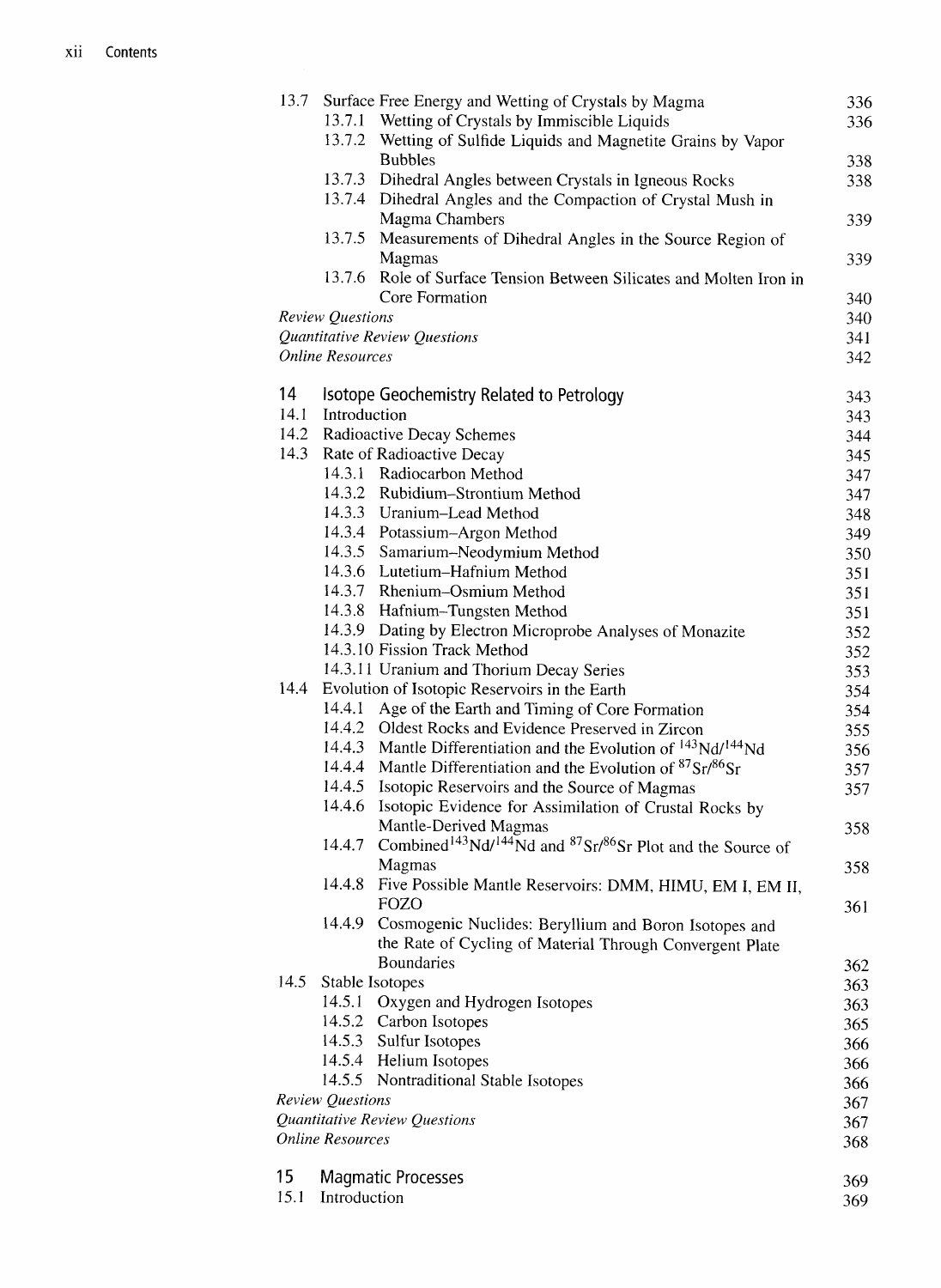|    |      |                         | 15.2 Compositional Variation in Suites of Volcanic Rocks                    | 370 |
|----|------|-------------------------|-----------------------------------------------------------------------------|-----|
|    |      |                         | 15.2.1 Compositional Variation in Kilauea Lavas: Variation Diagrams         | 370 |
|    |      |                         | 15.2.2 Melt Inclusions in Phenocrysts                                       | 375 |
|    | 15.3 |                         | Crystal Settling in Magma and Stokes' Law                                   | 376 |
|    | 15.4 |                         | Magma Convection                                                            | 379 |
|    |      |                         | 15.4.1 Thermal Convection Near a Vertical Wall of a Magma Chamber           | 379 |
|    |      |                         | 15.4.2 Thermal Convection in a Horizontal Sheet of Magma                    | 380 |
|    |      |                         | 15.4.3 Flow and Cooling Rates in Convecting Magma                           | 381 |
|    |      |                         | 15.4.4 Convection Driven by Residual Liquids With Contrasting               |     |
|    |      |                         | Density                                                                     | 382 |
|    |      |                         | 15.4.5 Double-Diffusive Convection                                          | 383 |
|    |      |                         | 15.4.6 Dripping Instabilities                                               | 384 |
|    |      |                         | 15.5 Crystal-Mush Compaction                                                | 385 |
|    | 15.6 |                         | Igneous Cumulates                                                           | 388 |
|    |      |                         | 15.6.1 Cumulate Nomenclature                                                | 388 |
|    |      |                         | 15.6.2 Layering in Igneous Cumulates                                        | 389 |
|    |      |                         | 15.6.3 Final Solidification of Cumulates                                    | 394 |
|    |      |                         | 15.6.4 Filter Pressing and Flowage Differentiation                          | 395 |
|    | 15.7 |                         | Liquid Immiscibility                                                        | 396 |
|    |      |                         | 15.7.1 Liquid Immiscibility in Tholeiitic Magmas                            | 396 |
|    |      |                         | 15.7.2 Liquid Immiscibility in Alkaline Basalt Magmas                       |     |
|    |      |                         | 15.7.3 Liquid Immiscibility in Carbonate-Rich Magmas                        | 398 |
|    |      |                         | 15.7.4 Immiscible Sulfide Liquids                                           | 400 |
|    |      |                         | 15.8 Diffusion Processes: Soret Effect                                      | 401 |
|    |      |                         | 15.9 Pneumatolitic Action                                                   | 401 |
|    |      |                         |                                                                             | 403 |
|    |      |                         | 15.10 Magmatic Assimilation and Assimilation and Fractional Crystallization | 403 |
|    |      |                         | 15.10.1 Magmatic Assimilation                                               | 404 |
|    |      |                         | 15.10.2 Magmatic Assimilation and Fractional Crystallization                | 406 |
|    |      |                         | 15.11 Magma Mixing                                                          | 407 |
|    |      |                         | 15.11.1 Magma Chamber Mixing Scenarios                                      | 407 |
|    |      |                         | 15.11.2 Thermal Distribution Between Commingled Magmas                      | 409 |
|    |      |                         | 15.11.3 Viscosities of Commingled Magmas                                    | 409 |
|    |      |                         | 15.11.4 Final Homogenization of Commingled Magmas                           | 411 |
|    |      |                         | 15.12 Trace Element Fractionation by Magmas                                 | 413 |
|    |      |                         | 15.12.1 Nernst Distribution Coefficient                                     | 413 |
|    |      |                         | 15.12.2 Fractionation of Trace Elements                                     | 415 |
|    |      |                         | 15.12.3 Fractionation of REEs                                               | 416 |
|    |      | Review Questions        |                                                                             | 418 |
|    |      |                         | Quantitative Review Questions                                               | 419 |
|    |      | <b>Online Resources</b> |                                                                             | 422 |
| 16 |      |                         | Igneous Rock Associations                                                   | 423 |
|    | 16.1 | Introduction            |                                                                             | 423 |
|    | 16.2 |                         | Igneous Rocks of Oceanic Regions                                            | 424 |
|    |      | 16.2.1                  | Mid-Ocean Ridge Basalts                                                     | 424 |
|    |      | 16.2.2                  | Intraplate Oceanic Islands Associated with Hot Spots                        | 426 |
|    |      |                         | 16.2.3 Intraplate Oceanic Islands Associated with Small Hot Spots and       |     |
|    |      |                         | Petit Spots                                                                 | 428 |
|    |      | 16.2.4                  | Aseismic Ridges and Oceanic Plateaus                                        | 429 |
|    |      |                         | 16.2.5 Ophiolite Suites                                                     | 429 |
|    | 16.3 |                         | Igneous Rocks Associated with Convergent Plate Boundaries                   | 434 |
|    |      | 16.3.1                  | Volcanic Rocks Formed at Convergent Plate Boundaries                        | 435 |
|    |      | 16.3.2                  | Intrusive Rocks Formed at Convergent Plate Boundaries                       | 438 |
|    | 16.4 |                         | Continental Flood Basalts and Large Igneous Provinces                       | 440 |
|    | 16.5 |                         | Large Layered Igneous Complexes                                             | 443 |
|    |      | 16.5.1                  | Skaergaard Intrusion, East Greenland                                        | 445 |
|    |      | 16.5.2                  | Bushveld Complex, South Africa                                              | 447 |
|    |      |                         |                                                                             |     |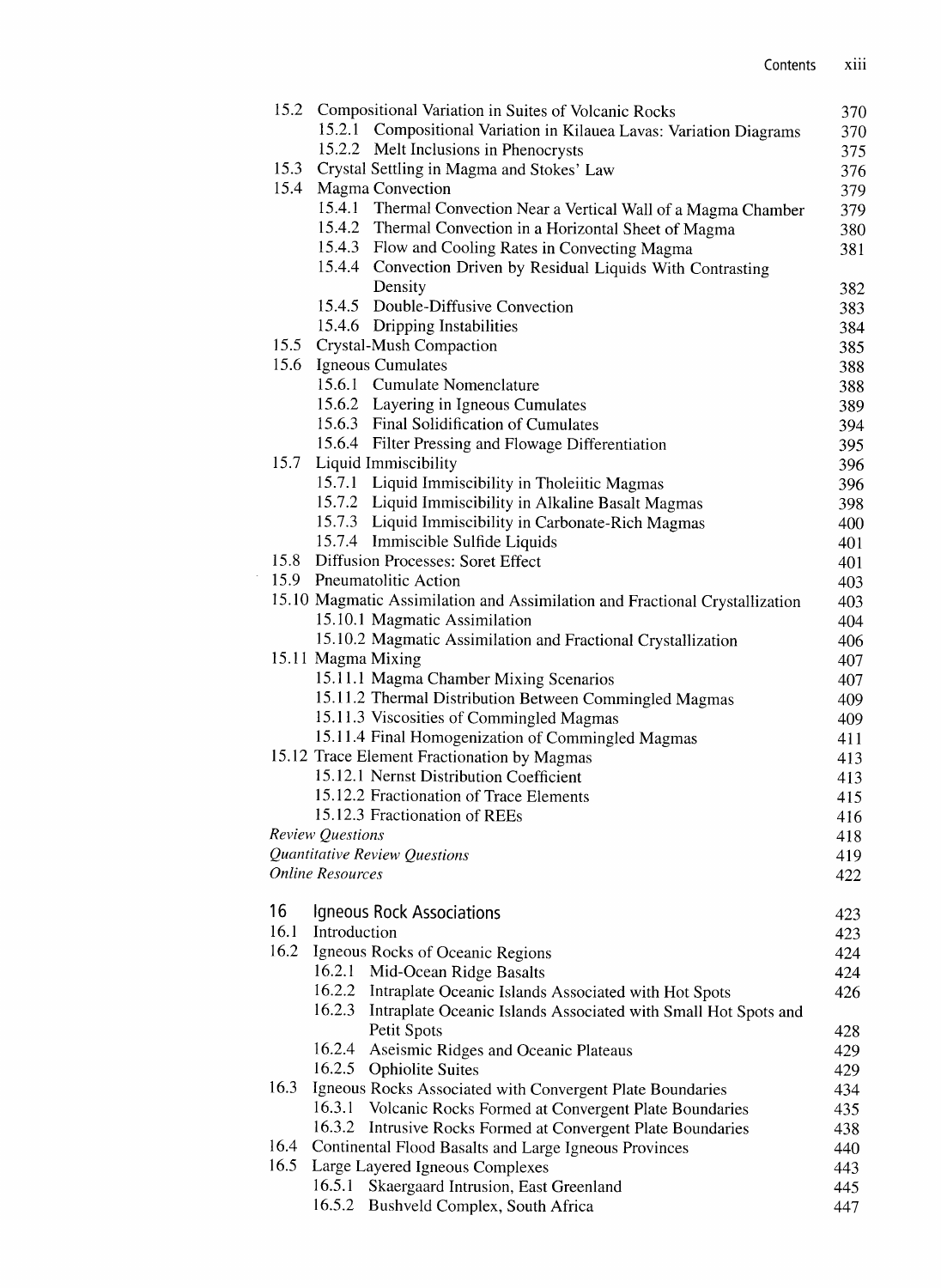|      | 16.5.3 Muskox Intrusion, Northwest Territories, Canada                   | 450<br>452 |
|------|--------------------------------------------------------------------------|------------|
| 16.6 | <b>Continental Alkaline Rocks</b>                                        |            |
|      | 16.6.1 Igneous Activity Associated with East African Rift Systems        | 452        |
|      | 16.6.2 Alkaline Rocks Associated with Older Rift Systems                 | 454        |
| 16.7 | Ultra-Alkaline and Silica-Poor Alkaline Rocks                            | 455        |
|      | 16.7.1 Alkaline Lamprophyres                                             | 456        |
|      | 16.7.2 Kimberlites                                                       | 457        |
|      | 16.7.3 Carbonatites                                                      | 459        |
| 16.8 | Special Precambrian Associations<br>16.8.1 Archean Crust                 | 460<br>461 |
|      |                                                                          |            |
|      | 16.8.2 Komatiite                                                         | 462<br>463 |
|      | 16.8.3 Massif-Type Anorthosites<br>16.9 Meteorite-Impact-Generated Rocks | 469        |
|      |                                                                          | 476        |
|      | <b>Review Questions</b><br>Quantitative Review Questions                 | 477        |
|      | <b>Online Resources</b>                                                  | 478        |
|      |                                                                          |            |
| 17   | Metamorphism and Metamorphic Facies                                      | 479        |
| 17.1 | Introduction: Scope of Metamorphism                                      | 479        |
| 17.2 | Metamorphic Fabrics and Porphyroblasts                                   | 480        |
| 17.3 | Metamorphic Reactions and Volatiles                                      | 481        |
| 17.4 | Metamorphic Grade, Index Minerals, and Isograds                          | 485        |
| 17.5 | Metamorphic Facies                                                       | 486        |
| 17.6 | Metamorphic Facies Series                                                | 488        |
|      | 17.6.1 Moderate-Pressure Type (Barrovian)                                | 488        |
|      | 17.6.2 High-Pressure Type (Subduction Zones)                             | 492        |
|      | 17.6.3 Low-Pressure Type (Buchan-Abukuma)                                | 492        |
|      | 17.6.4 Contact Metamorphism                                              | 494        |
|      | 17.6.5 Facies Series and Geothermal Gradients                            | 494        |
|      | 17.6.6 Paired Metamorphic Belts                                          | 494        |
| 17.7 | Hydrothermal Metamorphism of Oceanic Crust and Serpentinization          | 495        |
| 17.8 | Water and Metamorphic Facies                                             | 495        |
| 17.9 | Ultrahigh-Pressure and Ultrahigh-Temperature Metamorphism                | 496        |
|      | 17.9.1 Ultrahigh-Pressure Minerals and Textures                          | 496        |
|      | 17.9.2 Formation and Exhumation of UHP Terranes                          | 496        |
|      | 17.9.3 Ultrahigh-Temperature Minerals and Textures                       | 499        |
|      | 17.9.4 Ultrahigh-Temperature Environments                                | 499        |
|      | 17.9.5 High-Pressure Granulites                                          | 500        |
|      | Review Questions                                                         | 500        |
|      | Quantitative Review Questions                                            | 500        |
| 18   | Deformation and Textures of Metamorphic Rocks                            | 502        |
| 18.1 | Introduction                                                             | 502        |
| 18.2 | Metamorphic Foliation                                                    | 502        |
| 18.3 | Porphyroblasts                                                           | 507        |
| 18.4 | Interpretation of Porphyroblast Inclusion Relations                      | 510        |
| 18.5 | Metamorphic Textures in Shear Zones                                      | 514        |
|      | Introduction and Definitions<br>18.5.1                                   | 514        |
|      | 18.5.2 Mylonites                                                         | 515        |
|      | 18.5.3 Shear Sense Indicators                                            | 515        |
|      | 18.5.4 Deformational Heating and Pseudotachylite                         | 516        |
|      | <b>Review Questions</b>                                                  | 518        |
|      | Quantitative Review Questions                                            | 518        |
|      |                                                                          |            |
| 19   | <b>Graphical Analysis of Metamorphic Mineral Assemblages</b>             | 520        |
| 19.1 | Introduction                                                             | 520        |
| 19.2 | Model Metamorphic Terrane                                                | 520        |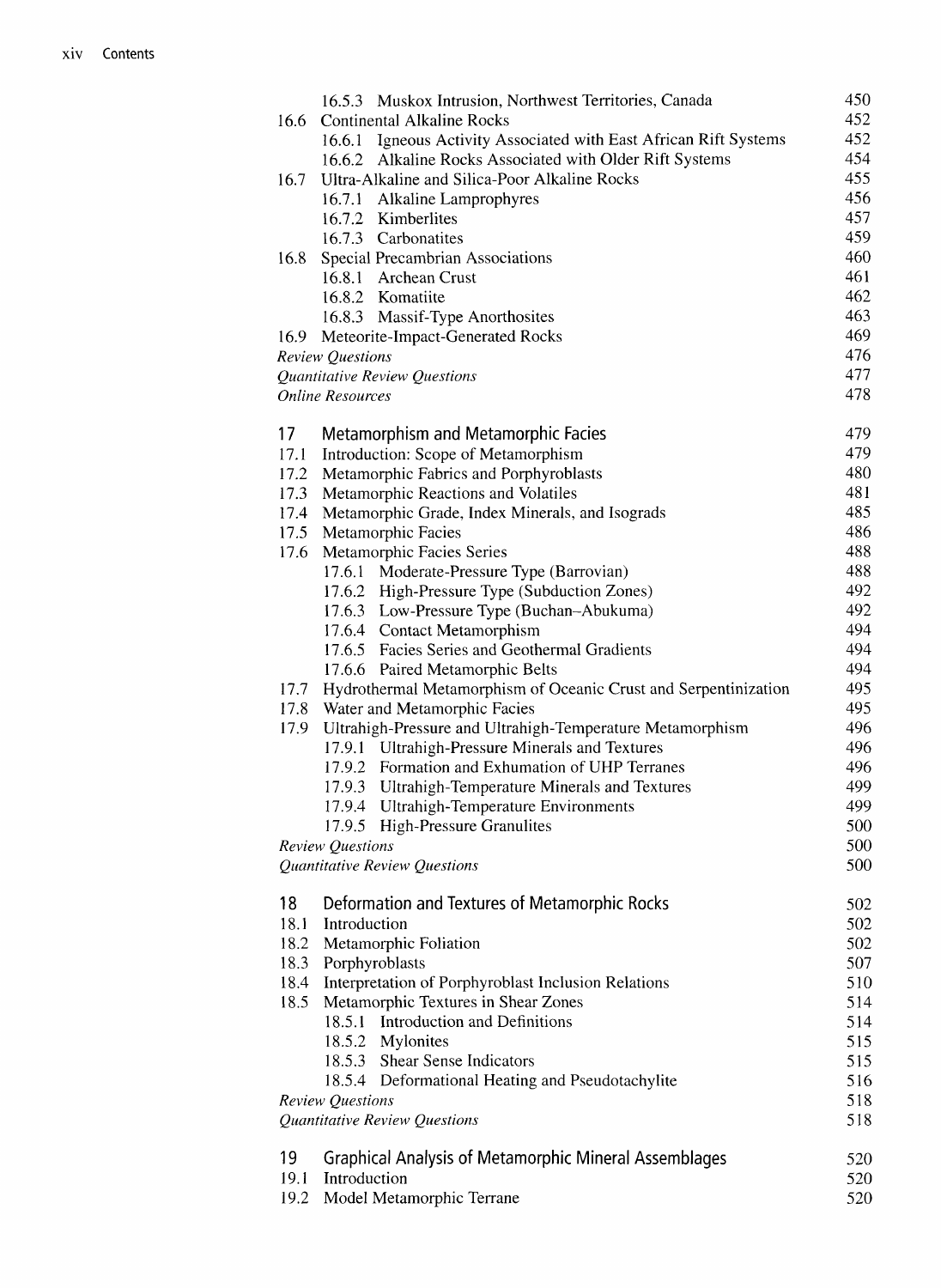| 19.3 | <b>Representation of Mineral Assemblages</b>                       | 522        |
|------|--------------------------------------------------------------------|------------|
|      | 19.3.1 Mineral Assemblage Bar Graph                                | 522        |
|      | 19.3.2 Compatibility Diagram                                       | 522        |
|      | 19.3.3 Activity of Water                                           | 524        |
| 19.4 | <b>Equilibrium Mineral Assemblages</b>                             | 524        |
| 19.5 | Simple Petrogenetic Grid for Model Metamorphic Terrane             | 525        |
|      | 19.5.1 Petrogenetic Grid for Zones I-IV                            | 525        |
|      | 19.5.2 Metamorphic $P - T - a_{H_2O}$ Conditions                   | 527        |
| 19.6 | <b>ACF</b> and <b>AKF</b> Diagrams                                 | 528        |
| 19.7 | Representation of Solid Solutions                                  | 529        |
| 19.8 | Graphical Representation of Mineral Assemblages in Systems of Four |            |
|      | or More Components                                                 | 531        |
| 19.9 | Variance in Metapelitic Mineral Assemblages                        | 534        |
|      | 19.10 Isograds in Metapelitic Rocks                                | 534        |
|      | 19.10.1 Discontinuous Reactions                                    | 534        |
|      | 19.10.2 Continuous Reactions                                       | 537        |
|      | 19.10.3 Isograd Reactions and Rock Composition                     | 538        |
|      | 19.11 Petrogenetic Grid for Metapelitic Rocks                      | 539        |
|      | 19.12 Application: Regional Pressure Estimation                    | 540        |
|      | Review Questions                                                   | 542        |
|      | Quantitative Review Questions                                      | 542        |
|      | <b>Online Resources</b>                                            | 544        |
| 20   | Geothermometry, Geobarometry, and Pseudosections                   |            |
| 20.1 | Introduction                                                       | 545<br>545 |
| 20.2 | Conventional Thermobarometry                                       | 545        |
|      | 20.2.1 Garnet-Biotite Fe-Mg Exchange Geothermometer                | 545        |
|      | 20.2.2 GASP Thermobarometer                                        | 547        |
|      | 20.2.3 GRAIL Geobarometer                                          | 547        |
|      | 20.2.4 Some Comments on Other Reactions                            | 548        |
|      | 20.2.5 Using Multiple Reactions                                    | 549        |
|      | 20.2.6 Mineral Zoning and Thermobarometry                          | 550        |
|      | 20.2.7 Field Application                                           | 552        |
| 20.3 | <b>Trace Element Thermometry</b>                                   | 552        |
| 20.4 | Solvus Thermometry                                                 | 553        |
| 20.5 | Oxygen Isotope Thermometry                                         | 553        |
| 20.6 | Raman Spectroscopy                                                 | 554        |
| 20.7 | Introduction to Pseudosections                                     | 555        |
|      | 20.7.1 Model Metamorphic Terrane Revisited                         | 555        |
|      | 20.7.2<br>Gibbs Free Energy Minimization                           | 556        |
|      | 20.7.3<br><b>Solid Solutions</b>                                   | 557        |
|      | 20.7.4<br>Fe-Mg Exchange Revisited                                 | 558        |
| 20.8 | Pseudosection Interpretation                                       | 561        |
|      | 20.8.1<br>Interpretation of Mineral Assemblages                    | 563        |
|      | 20.8.2<br>Rock Dehydration and Hydration                           | 563        |
|      | 20.8.3<br>$P, T,$ and Mineral Composition                          | 563        |
|      | 20.8.4<br>Changing Bulk Composition                                | 564        |
|      | 20.8.5<br><b>Closing Remarks</b>                                   | 565        |
|      | Review Questions                                                   | 565        |
|      | Quantitative Review Questions                                      | 565        |
|      | <b>Online Resources</b>                                            | 569        |
| 21   | Metamorphic Mineral Reactions Involving Fluids                     | 570        |
| 21.1 | Introduction                                                       |            |
| 21.2 | $P-V-T$ Behavior of Fluids                                         | 570<br>571 |
| 21.3 | Metamorphosed Siliceous Carbonate Rocks                            | 573        |
| 21.4 | Thermodynamics of Simple Decarbonation                             | 575        |
|      |                                                                    |            |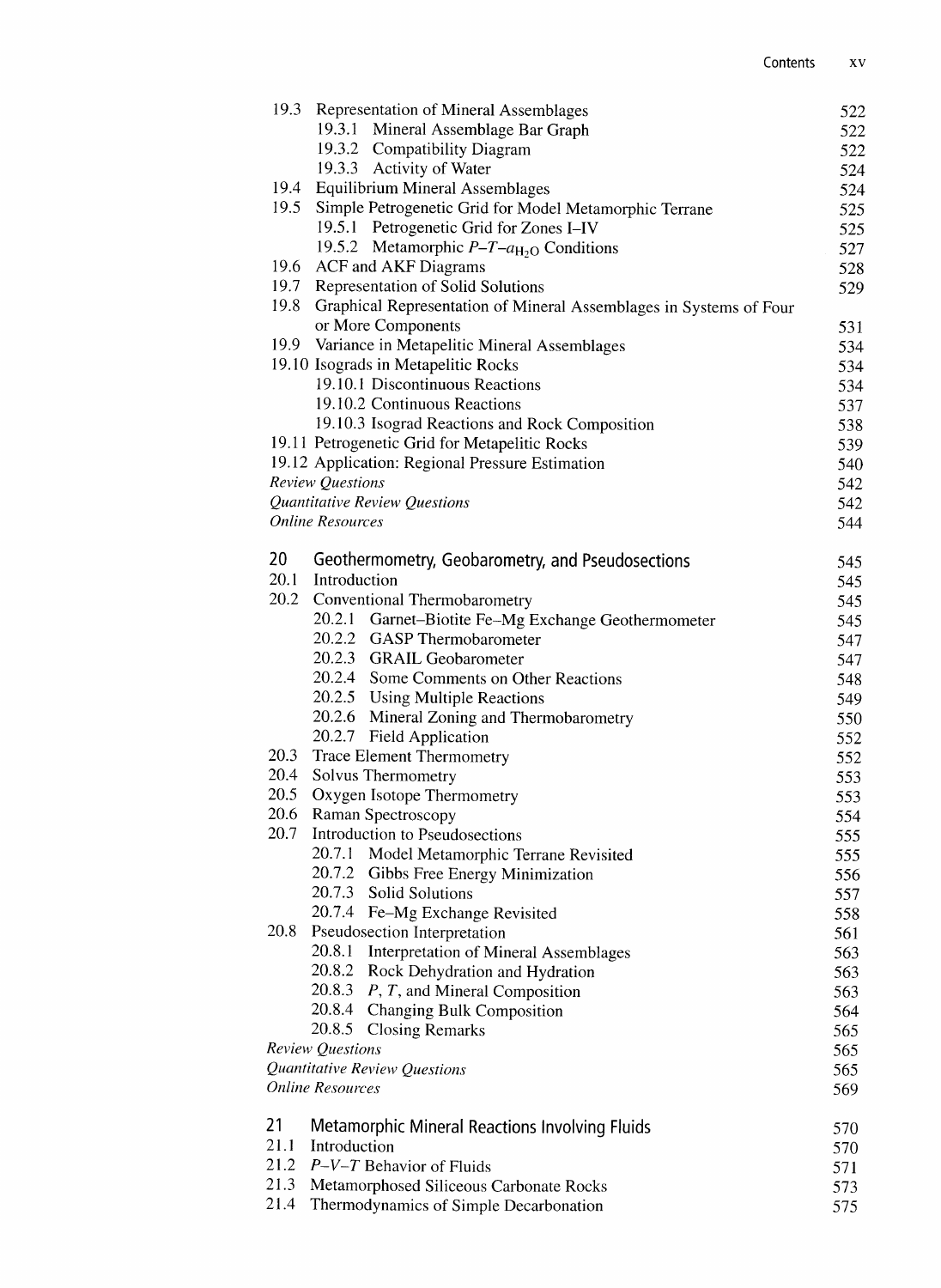| 21.5 | Mineral Reactions with Mixed $H_2O$ – $CO_2$ Fluids            | 577 |
|------|----------------------------------------------------------------|-----|
|      | 21.5.1 Isobaric $T - X_{CO_2}$ Diagrams                        | 577 |
|      | 21.5.2 Isobaric $T - X_{CO}$ , Reaction Paths                  | 581 |
|      | 21.5.3 Field Examples                                          | 583 |
|      | 21.5.4 Estimating Fluid Composition                            | 585 |
|      | 21.6 Reaction Progress and Fluid Infiltration                  | 585 |
|      | 21.7 Carbonaceous Material                                     | 589 |
|      | <b>Review Questions</b>                                        | 590 |
|      | Quantitative Review Questions                                  | 590 |
|      | <b>Online Resources</b>                                        | 592 |
| 22   | <b>Material Transport during Metamorphism</b>                  | 593 |
| 22.1 | Introduction                                                   | 593 |
|      | 22.2 Porosity                                                  | 594 |
| 22.3 | <b>Fluid Flow</b>                                              | 596 |
|      | 22.3.1 Permeability and Darcy's Law                            | 597 |
|      | 22.3.2 Mode and Direction of Fluid Flow                        | 598 |
| 22.4 | Diffusion                                                      | 600 |
|      | 22.5 Mechanical and Hydrodynamic Dispersion                    | 600 |
|      | 22.6 Dissolution of Minerals in Supercritical $H_2O$           | 601 |
| 22.7 | Mechanisms of Fluid–Mineral Mass Transfer                      | 604 |
|      |                                                                | 604 |
|      | 22.7.1 Barrovian Sillimanite Isograd                           | 605 |
|      | 22.7.2 Dissolution and Reprecipitation                         | 606 |
| 22.8 | Metasomatic Zonation                                           | 609 |
|      | 22.9 Estimating Fluid Fluxes Using Geochemical Fronts          | 614 |
|      | 22.10 Fluid Fluxes Along Gradients in Temperature and Pressure |     |
|      | 22.10.1 Quartz Veins                                           | 614 |
|      | 22.10.2 Major Element Metasomatism                             | 616 |
|      | 22.10.3 Mixed Volatile Reactions                               | 617 |
|      | 22.11 Reaction Kinetics                                        | 617 |
|      | 22.12 Multidimensional Transport and Reaction                  | 624 |
|      | 22.12.1 Intercalated Metacarbonate and Metapelitic Rocks       | 624 |
|      | 22.12.2 Subduction and Mélange Zones                           | 627 |
|      | 22.12.3 Fracturing, Vein Formation, and Fluid Flow             | 629 |
|      | 22.13 Determining Changes in Rock Composition and Volume       | 633 |
|      | 22.14 Regional Fluid Transport                                 | 639 |
|      | <b>Review Questions</b>                                        | 639 |
|      | Quantitative Review Questions                                  | 640 |
|      | <b>Online Resources</b>                                        | 644 |
| 23   | Pressure–Temperature–Time Paths and Heat Transfer during       |     |
|      | Metamorphism                                                   | 645 |
| 23.1 | Introduction                                                   | 645 |
|      | 23.2 Preservation of Metamorphic Mineral Assemblages           | 645 |
| 23.3 | Metamorphic Field Gradients                                    | 647 |
| 23.4 | Conductive Pressure-Temperature-Time Paths                     | 648 |
|      | 23.4.1 Conservation of Energy                                  | 648 |
|      | 23.4.2 Model Collisional $P-T-t$ Paths                         | 650 |
|      | 23.4.3 Extension without Magmatism                             | 653 |
| 23.5 | Heat Advection by Fluids and Magmas                            | 654 |
|      | <b>Basic Principles</b><br>23.5.1                              | 654 |
|      | 23.5.2<br>Metamorphic Devolatilization                         | 656 |
|      | <b>Magmatic Heat Transfer Scenarios</b><br>23.5.3              | 656 |
|      | <b>Effects of Reaction</b>                                     | 658 |
| 23.6 | Observed $P-T-t$ Paths                                         | 659 |
| 23.7 |                                                                |     |
|      | 23.7.1 HP-LT and UHP Rocks in Subduction Zones                 | 660 |
|      | 23.7.2 Collisional Settings                                    | 662 |